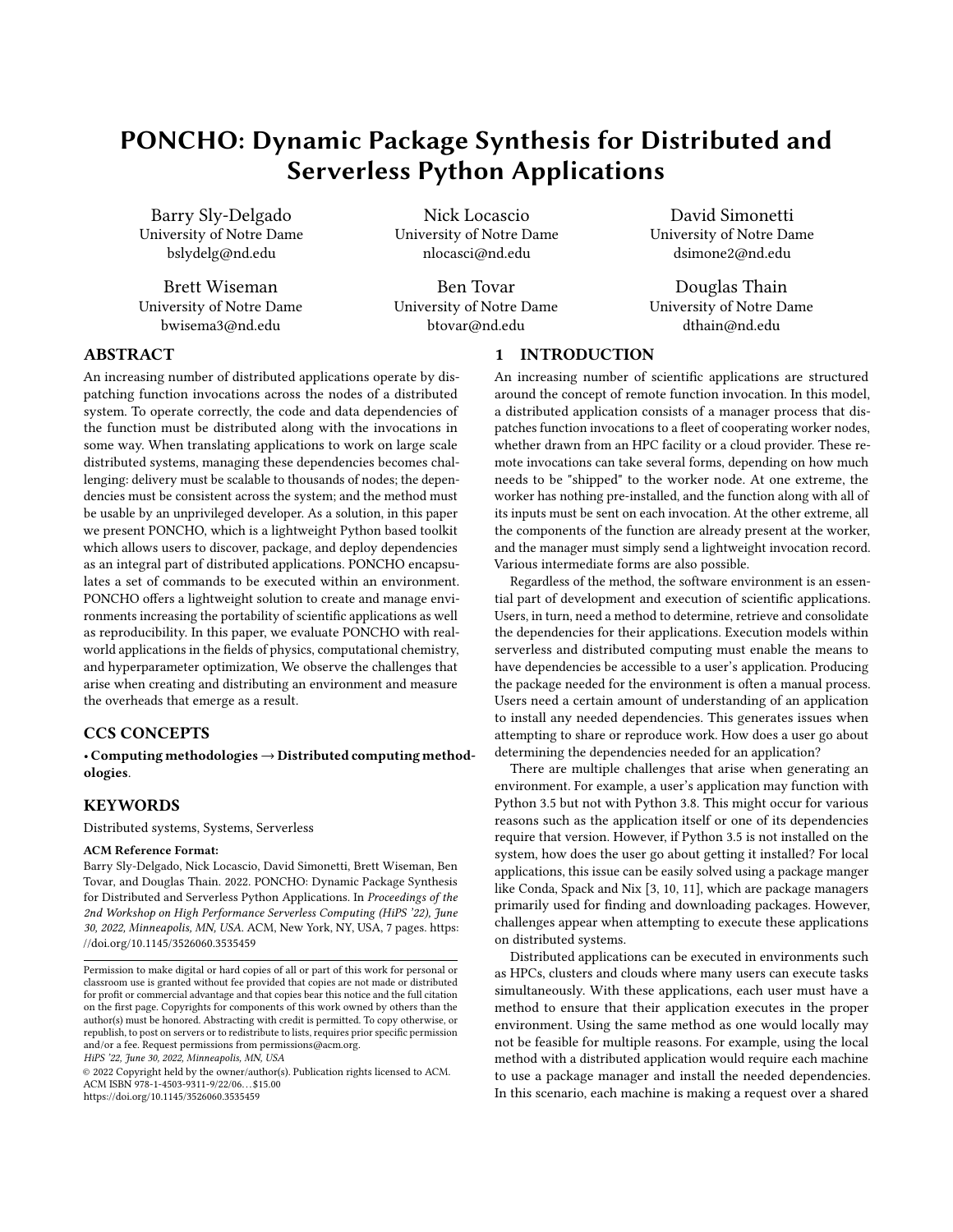network for the same dependencies. Using this method does not scale well on large distributed systems containing many nodes. Not only will this affect the performance of a user's application but other users applications will be affected as well. Furthermore, there is also the possibility that each request could produce different results by downloading different versions of the requested dependencies. Thus, a new method must be able to scale up to thousands of nodes and have consistent environment delivery such that each node used for an application will be receiving the same environment.

Our solution, PONCHO, is a lightweight Python based toolkit which allows users to synthesize environments from a concise, human-readable JSON file containing the necessary information required to build a self-contained Conda virtual environment needed to execute scientific applications on distributed systems. The PON-CHO toolkit is composed of multiple components. Each component can be used individually or in tandem to suit a user's needs. poncho\_package\_analyze is a tool that performs a static analysis of a python application to determine all of its top-level module dependencies, the interpreter version it uses, and creates a JSON specification file. poncho\_package\_create, consolidates each component needed to run the application via a specification file into an portable environment tarball, which can then be transported to remote systems. poncho\_package\_run unpacks and activates an environment on a given system and executes a task within said environment. Finally, poncho\_package\_serverize combines an environment with a given Python function and converts it into a continuously running module that can be invoked in a serverless manner.

To examine PONCHO we tested it with various real-world applications in the fields, of particle physics, computational chemistry and hyperparameter optimization. In these tests, we measure the various overheads that can arise when using PONCHO. These overheads are measured in environment creation and delivery using various configurations. Our results show that PONCHO can consistently create and deliver environments without extraordinary overhead.

#### 2 DISTRIBUTED PYTHON APPS

#### 2.1 Background

Enabling distributed computing within a high-level language such as Python provides many benefits to users. Python-native distributed applications allows users to access high-throughput and parallel computation using the Python interface. This eases the process of creating and executing distributed applications for users who are familiar with Python since they are working within a familiar interface. Distributed python applications, like other distributed applications, need to manage several functions, such as managing allocations, managing resources, and scheduling tasks to form one coherent and reliable system. It is critical that no segment of the process is prone to faults as it would affect the system as a whole.

There are currently various Python-native frameworks that enables distributed computing. Parsl is a scripting library which enables users to scale their Python applications on distributed systems [\[5\]](#page-6-4). The library is able to dynamically create dependency graphs of the tasks needed to be executed by the application. Dask is a tool that allows user to encode parallel algorithms in Python using

primitive Python data types [\[19\]](#page-6-5). PythonTask is an extension to Work Queue [\[1\]](#page-6-6) which allows users to run Python functions as tasks. These tasks are returned as Python values which enable the user to manipulate data easier as opposed to returning results in a file, which may add unnecessary I/O. PythonTask allows users to specify the environment needed to run each task, as it is possible that different tasks within an application require different environments, where an environment is a set of dependencies that a task needs to execute properly.

#### 2.2 Challenges

Challenges arise when distributing tasks using a distributed application. Some remote systems may not have the specific packages that are required installed. As a result, the application is unable to run. Thus, being able to generate an environment with the needed components is crucial. Furthermore, if the incorrect versions of said packages are installed instead, the application may produce unexpected results. On rarer occasions, Python itself or the correct Python version may not be installed either. One way one might attempt to solve this would be the same way one does locally, by installing any needed dependencies on each system that the user will use. However, as an applications evolves, new packages will have to be installed manually or old packages will need to be updated. This can produce inconsistency across the machines in a distributed system where different machines have different versions of the same packages. As a result applications may produce unexpected results or may fail to execute completely. Thus, having one transportable environment that is sent to each machine is preferred as each environment has the same source and is guaranteed to be identical on each machine.

In the case of transportable environments for distributed applications, a challenge arises when deploying an environment on remote systems. The level in which an environment is deployed can vary on different types of systems. For example, if there are multiple tasks to be executed on the same node, deploying the environment to each task could create an unnecessary overhead if these tasks share the same dependencies. This can reduce the scalability of an application if there is a large amount of nodes being used. However, if these tasks require different environments it is preferable to do so as each task may not be able to execute on another task's specified environment. Conversely, the environment could be deployed per node. This may work well for certain computation models such as FaaS, where a single node is dedicated to a single function. However, for other distributed computation models the opposite issue could arise when multiple tasks require different environments. In this situation, one solution may be to create one large environment that encompasses each task's dependencies. If an application is running and a new task arrives at a node requiring a different environment than the one already deployed on the node, merging the environments may be a possible solution. However, there may be conflicts with the packages when trying to merge these environments. Also, if these environments share dependencies, an inflated environment containing many redundancies may be created, that is if redundant packages are not omitted during the merging process. As more tasks with different dependencies are created, the larger that environment becomes, using a larger amount of allocated resources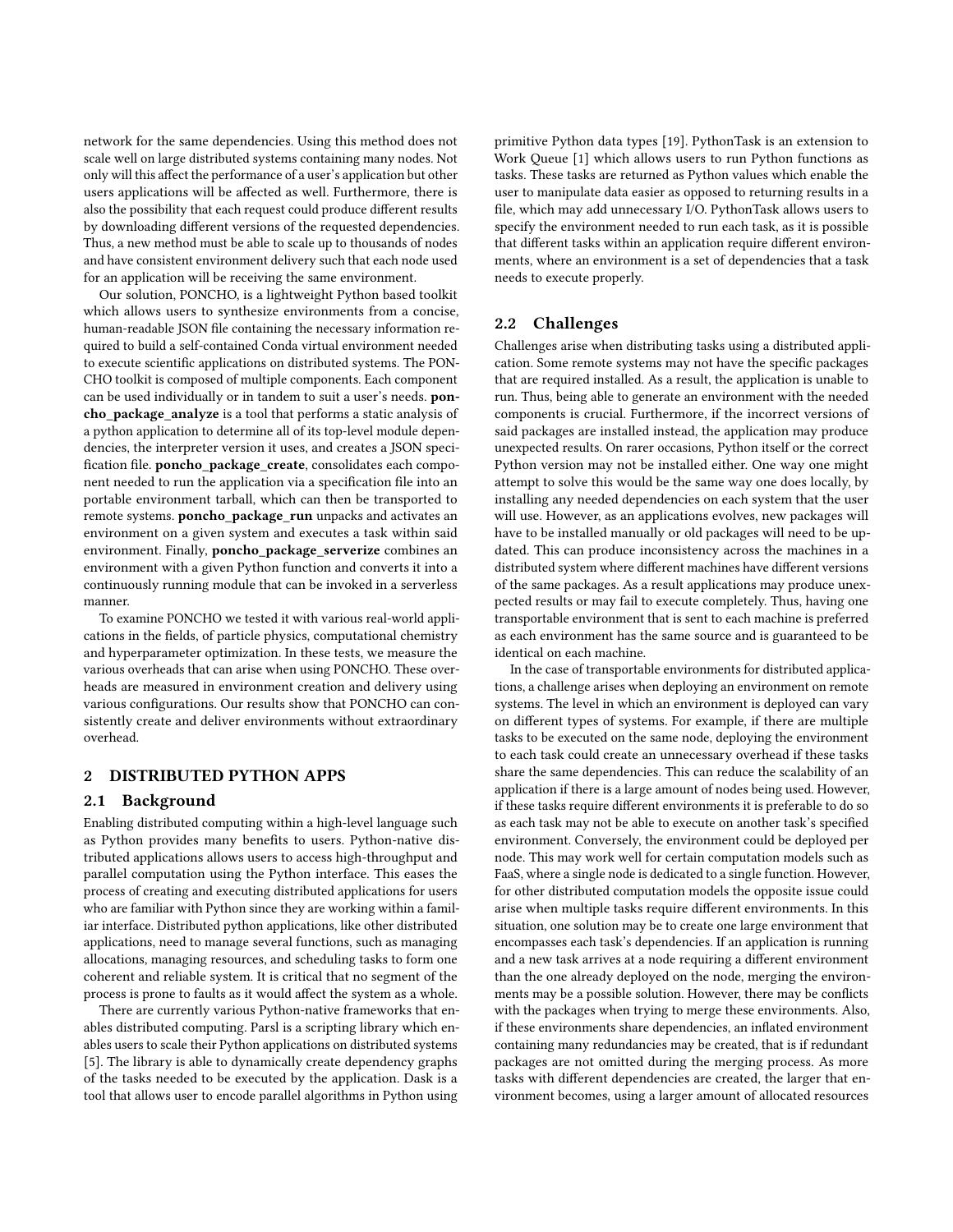and reducing the scalabilty of an application. Thus, understanding configuration of the application is necessary to minimize the overheads that arise when using transportable environments.

# 3 THE PONCHO TOOLKIT

The PONCHO Toolkit allows users to dynamically synthesize environments in which their application can be executed in. This environment is specified using a declarative JSON file. This environment can then be distributed to remote machines ensuring that applications execute properly. The toolkit is comprised of four parts: poncho\_package\_analyze, poncho\_package\_create, poncho\_package\_run, and poncho\_package\_serverize. Each tool can be used individually or with each other to aid in the creation and distribution of the environment and the execution of the application. The environment is packed within a tarball which can include Conda packages, pip packages, remote git repositories, and data retrievable via http or https. Figure [1](#page-2-0) depicts the intended workflow of using the PONCHO toolkit's base operations.

<span id="page-2-0"></span>

Figure 1: PONCHO Toolkit

poncho\_package\_analyze is a tool which preforms a static analysis on Python code to determine the Conda or pip packages the program depends on. This analysis can be performed at either the program or function level. With this information, poncho\_package\_analyze generates a file specifying the packages and dependencies needed to run the Python code. To achieve this, poncho\_package\_analyze searches through all the Python package imports in the given Python code and determines which ones come from an external source; poncho\_package\_analyze then iterates through the user's local Conda and pip environment and matches all the external Python package imports with a Conda or pip package. Afterwards, poncho\_package\_analyze generates a JSON encoded specification file that details the package dependencies needed to run the application. Users are also able to create this specification via manual annotation. The PONCHO environment specification enables users to specify which Conda and pip packages need to be included into the environment. Users may also include git repositories and files retrievable via http or https to

include within the environment. Figure [2](#page-2-1) shows an example environment specification that includes Conda packages, a pip package, a git repository, and retrievable data set.

poncho\_package\_create reads an environment specification file and synthesizes a Conda environment that includes the specified dependencies. Any specified git repositories will be cloned into the environment and any data sourced via http or https will be fetched and included in as well. The specification used to create the package is also saved within the package. The environment is then packed using Conda Pack [\[4\]](#page-6-7) into a tarball. This package is a portable environment that can then be distributed to remote systems. Since this tool uses Conda to create the environment, it is optimal that the versions of required dependencies are specified in the specification file. Not listing package versions may result in a substantial increase in runtime when creating the environment.

poncho package run is a tool that is used to unpack and activate the environment and run specified commands within said environment. This operation has two inputs: an environment package and a command to execute as a task. This environment is unpacked into a temporary directory unless specified otherwise. The path of any included git repositories or files fetched via http are set as environment variables. When users specify the unpack directory, multiple instances of poncho\_package\_run may reuse the same directory and the environment will only need to be unpacked once.

```
"conda": {
  "channels":["defaults", "conda-forge"],
  "dependencies":["python=3.9", "pip",
    "numpy", "ndcctools", pip": {["dill"]}],
},
"git": {
  "CODE_DIR": {
    "remote": "https://github.com/...
  }
},
"http": \{"REF_DATA": {
    "type": "tar",
    "compression": "gzip",
    "url":"http://ncbi.nih.gov/...db.tgz",
  }
}
```
#### Figure 2: Sample Package Specification

poncho\_package\_serverize takes the final step and combines a packaged environment, then name of a python function (found in that environment) and integrates it with a standard process for accepting function invocations over a socket. This combination of assets forms a network function: a single object that can be moved from place to place in the network, and then easily invoked as a self-contained function. This enables the easy transformation of application code from local function to a "serverless" application.

The PONCHO tools have a natural integration with Work Queue [\[8\]](#page-6-8), a framework for building large distributed applications that span thousands of machines drawn from clusters, clouds, and grids. Integrating PONCHO with Work Queue allows for users to execute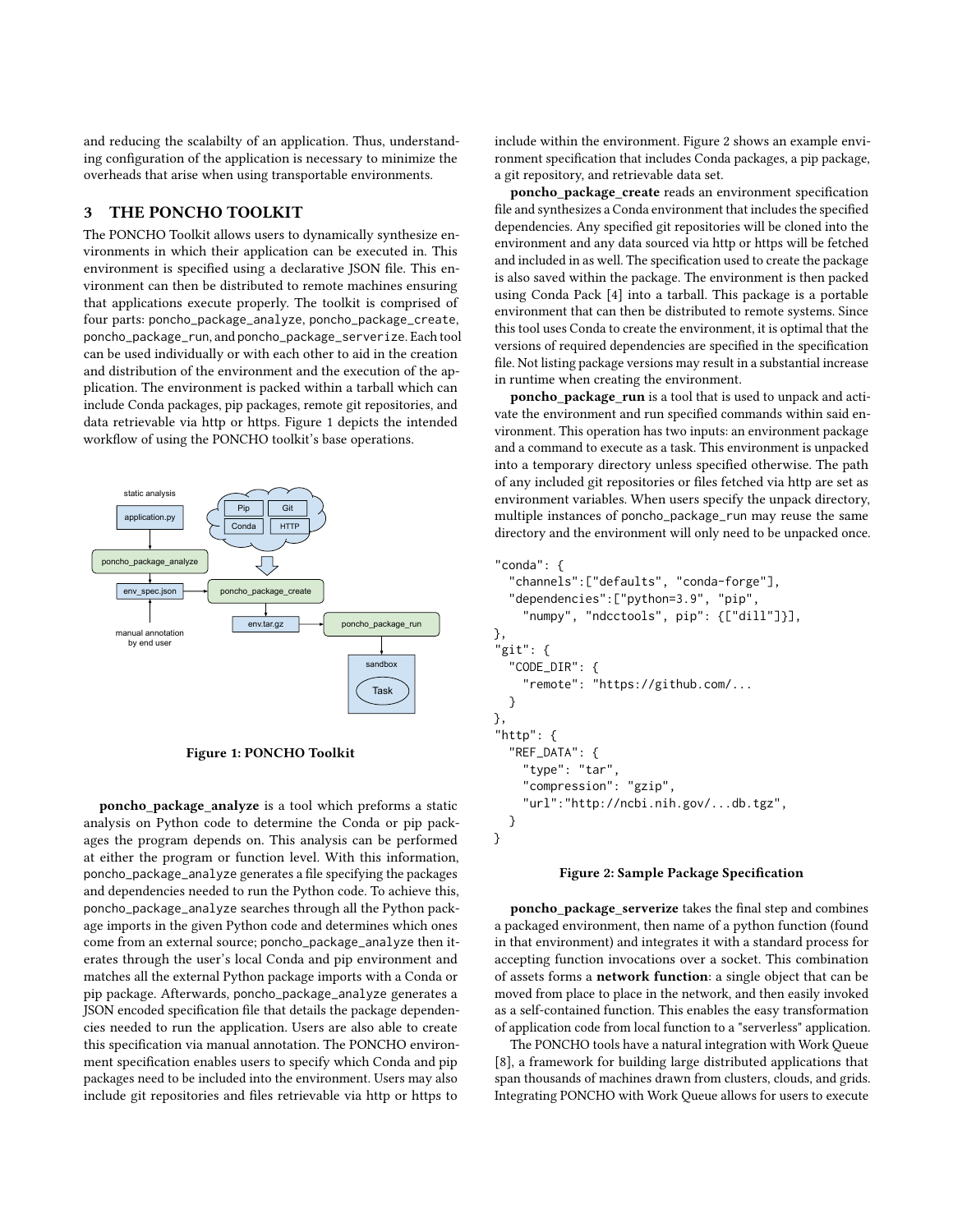their application with a stable environment on each machine, in a variety of configurations, depending on the need. Three different modes of invocation are available, shown in Figure [3.](#page-3-0)

The first invocation method (package per task) causes assets to be sent with each task. In this configuration, the user attaches a package to each task with t.python\_package(p) prior to submitting the task. poncho\_package\_run is then added as a wrapper for the task. It takes in the environment package and the original task command as arguments. Thus, when a task arrives at a worker the environment is unpacked, activated and the function executed inside the environment. When the task is complete, the unpacked environment is removed to reclaim storage space. This method is most appropriate when different functions require different environments, and the cost of deployment is small relative to the runtime of the function.

The second invocation method (package per worker) causes all assets to be deployed once with each worker, and then shared among all tasks that use that worker. Workers are deployed by the Work Queue Factory, a tool that submits, monitors, and (when needed) removes workers to maintain a desired level of service. To attach a package to a worker, the user simply raises the package statement up to wkrs.python\_package(p). This causes the factory to attach the desired package to the worker submission, and then invoke poncho\_package\_run appropriately as it starts each worker. Thus, each worker gets a concrete Python environment. Since tasks inherit the environment of the worker it is on, all tasks will run in the desired environment. This is appropriate if all tasks require the same environment, and amortizes the setup cost across multiple tasks. However, it still results in every task invoking its own Python interpreter, and paying the cost of importing the environment into memory.

The third invocation method (serverless) eliminates these costs by sharing the startup costs among multiple tasks. From the user's perspective, this is accomplished by transforming an existing Python function into a network function via poncho.NetworkFunction. poncho\_package\_analyze then performs a static analysis on the function, generating a PONCHO specification. This specification is then created into a tarball via poncho\_package\_create. Included within the tarball is the serialized function and generalized code for the coprocess. poncho\_package\_run executes each worker node with this specified process. When the worker is initialized, it loads the network function as a coprocess and makes it a target for invocation of arriving tasks. From the user's perspective, tasks are defined and invoked in the same way as before, except that the function definition and assets are already located at the worker.

These configurations displays PONCHO's flexibility to be incorporated within various models of computation. For each configuration, little needs to be changed to modify the structure. Different configurations modify the locality of invocation of a given task that produces the same result. Changing the locality of invocation may be beneficial depending on the type of application being executed. The division between setup and invocation reflects the cost between the two. When the division is skewed towards the setup side, node setup occurs faster while task invocations will take longer. When the division is skewed towards the task side, node setup takes longer while task invocation becomes quicker. It is important to note that setup is a one time cost per node while invocations

<span id="page-3-0"></span># Invocation Level 1: Package Per Task

import work\_queue as wq

```
def func(x, y, z):
     ...
wkrs = wq.Factory('condor', 'name')
with wkrs:
    t = PythonTask(func, 7, 42, 88)t.python_package('pkg.tar.gz')
    q.submit(t)
     ...
                --------------------------------------
```
# Invocation Level 2: Package Per Worker

import work\_queue as wq

def func(x, y, z):

...

...

...

wkrs = wq.Factory('condor', 'name') wkrs.python\_package('pkg.tar.gz') with wkrs:

```
t = PythonTask(func, 7, 42, 88)q.submit(t)
```
-------------------------------------- # Invocation Level 3: Serverless

```
import work_queue as wq
```

```
def func(x, y, z):
```
remote\_func = poncho.NetworkFunction(func) wkrs = wq.Factory('condor', 'name') wkrs.coprocess(remote\_func) with wkrs:

```
t = RemotePythonTask('func',7,42,88)
q.submit(t)
...
```
#### Figure 3: Examples of Invocation Levels

typically occur more than once. Thus, the most efficient balance between setup and invocation is application dependent. Figure [4](#page-4-0) presents a detailed view of each invocation level. With invocation level 1, the division is skewed towards setup. Levels 2 and 3 skew this division towards invocation.

# 4 EXAMPLE APPLICATIONS

TopEFT [\[6\]](#page-6-9) is a distributed python application that runs a particle physics analysis analyzing the top quark. The data is sourced from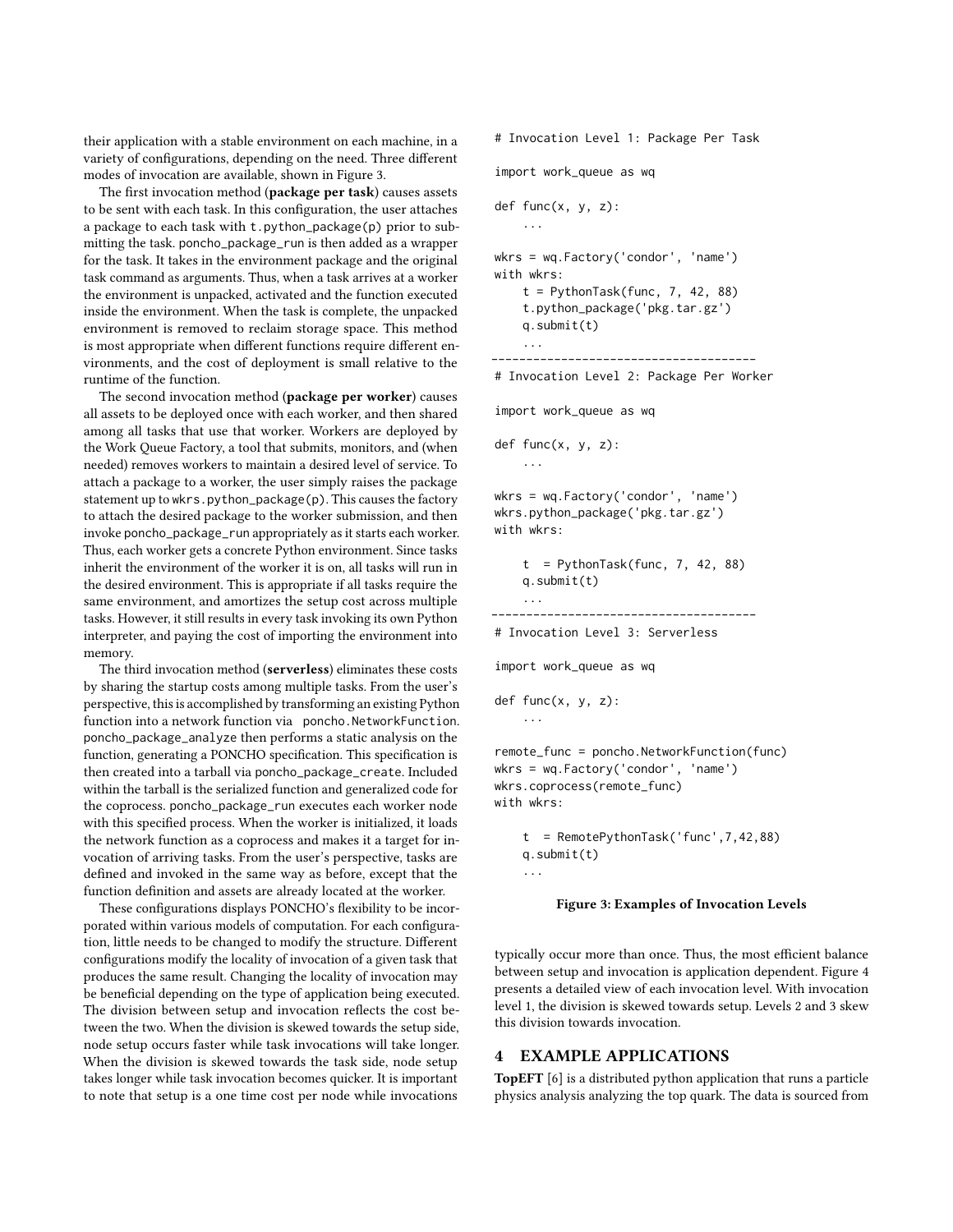experiments from the CMS project at CERN. These experiments use the Large Hadron Collider (LHC) which creates billions of collision events. These events are analyzed with TopEFT. The application uses a manager-worker paradigm to distribute events to be analyzed. The number of events given to each task can be augmented by specifying the chunksize. The results are generated in a sequence of events and then accumulated at the end. Since TopEFT is dependent on the Coffea framework [\[23\]](#page-6-10), it is crucial that it is accessible to each task.

Colmena-XTB is a computational chemistry application that runs an analysis across multiple nodes. This application is dependent on Colmena [\[2\]](#page-6-11) which is a library for building simulation workflows on HPC. Colmena is composed of "Thinkers" and "Doers". "Thinkers" generate tasks to be sent to a task server. The "Doer", receives the task requests and deploys them. Requests are asynchronous thus the order of results is non-deterministic.

Shadho [\[14\]](#page-6-12) is a application for hyperparameter optimization. The application attempts to determine the best hyperparamters to use for a certain model based on the hardware being used. To do this, Shadho observes the results of training on various sets of hyperparameters to determine the optimal solution. This application uses Work Queue for distributed task management.

# 5 EVALUATION

#### 5.1 Environment Creation

With environment creation, a user's configuration can drastically increase the overhead of the application. Since Conda is used by poncho\_package\_create to create the environment, PONCHO's environment execution time is reliant on Conda's environment solver execution time. Because of this, how the environment specification file is stated can drastically change the environment creation time. More specifically, whether package versions are listed or not. Because of Conda's relatively slow environment solving time. we added the option to use Mamba [\[16\]](#page-6-13) as well. Mamba is a CLI that acts as a replacement of Conda and often offers a faster solution to those created by Conda.

We categorized package specifications into three categories, empty version specifications, immediate version specifications, and nested version specifications. With empty version specifications, Packages are listed without a version. This is the minimum information required to create an environment. With immediate version specifications, the versions of packages that are immediately imported within an application are specified. Finally, with nested version specifications, every package that will be included in the environment has its version specified. We then created each type of specification for TopEFT and SHADHO. Thus, for each application and each specification type we created the environment using both Mamba and Conda. Before each environment creation, it was ensured that Conda's cache was empty so that times were consistent on each run.

When creating an environment, a large portion of the time is spent by attempting to solve the environment. Execution time is also dependent on the number of packages in an environment. As the number of required packages increase, the overhead is expected to increases as well. With empty version specifications, users can

<span id="page-4-0"></span>

#### Figure 4: Detail of Invocation Levels

Detail of each of the invocation levels. Top: Each task is invoked independently with its own package deployment. Middle: Each worker is invoked with its own package deployment, that is then shared among all tasks running on that worker. Bottom: Each worker deploys a coprocess for executing tasks in a common serverless style.

expect environment creation to take a relatively long time. In comparison, far shorter times can be expected when specifying the versions of packages as shown by Table [1.](#page-5-0) Mamba is able to create a solution in a faster time with empty version specifications when compared to Conda. To test the overhead produced from environment creation, we cleared Conda's cache, however it is expected that the overhead for creating the environment would be reduced over time as Conda caches packages.

Certainly, if an application has strict requirements for the packages that are imported it is best to have a nested specification. With immediate and empty specifications, there is some work to be done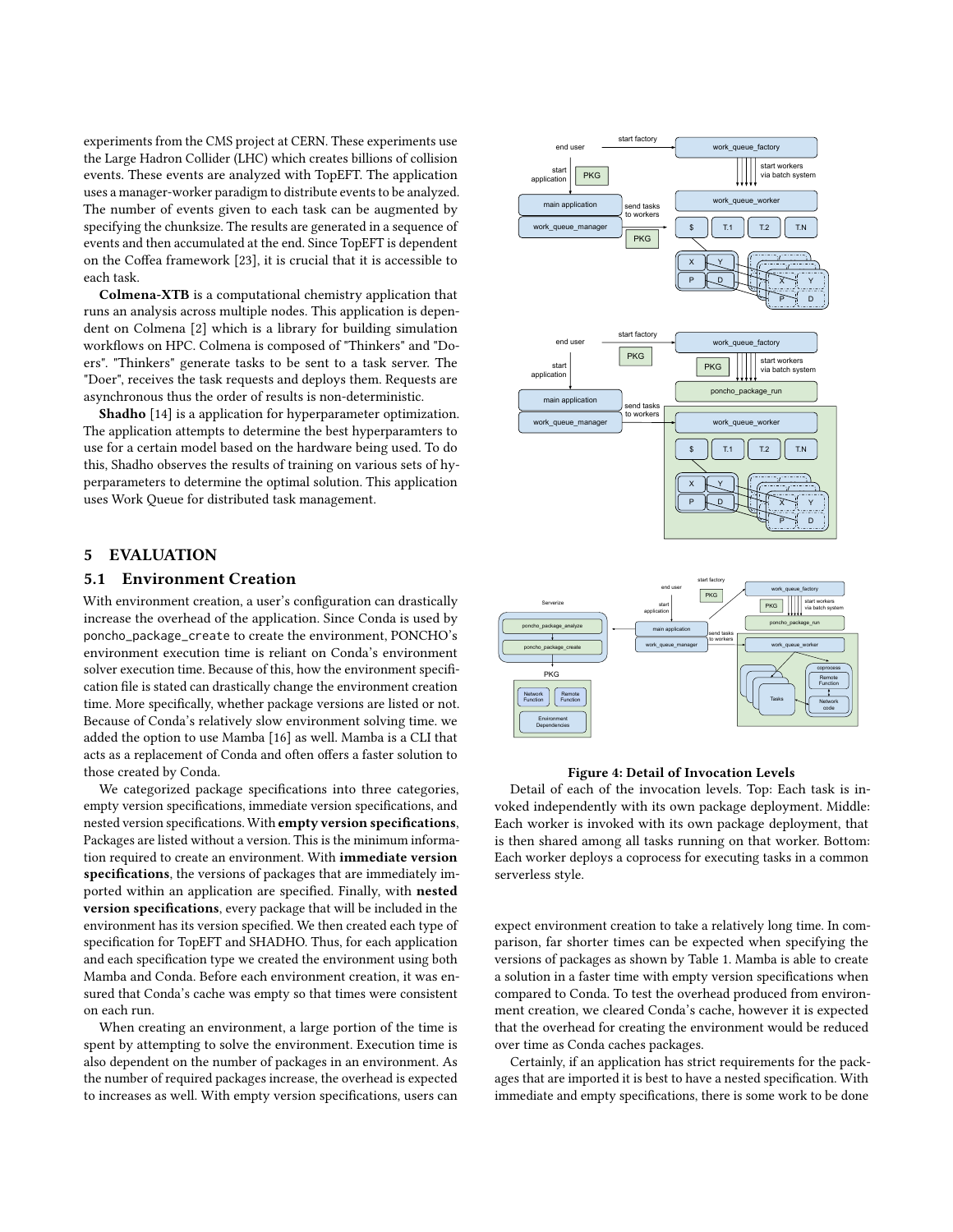with by the environment solver to insure compatibility between components. Thus, downloaded packages may change due to updates to the requested packages and resolved environments may come out different. It is estimated that given a set of pip and Conda packages 60 percent of pip packages and 80 percent of Conda packages have been modified within 10 days [\[21\]](#page-6-14). Thus, if an application has strict requirements maintaining a nested specification is the way to go. Otherwise, if an application is more flexible to updates to dependencies one may use immediate or empty specifications.

<span id="page-5-0"></span>

| <b>TopEFT</b> Specification                      | Conda    | Mamba   |  |  |
|--------------------------------------------------|----------|---------|--|--|
| <b>Empty Version Specification</b>               | 2940.30s | 281.19s |  |  |
| <b>Immediate Version Specification</b>           | 512.04s  | 107.70s |  |  |
| Nested Version Specification                     | 118.87s  | 103.79s |  |  |
| Shadho Specification                             | Conda    | Mamba   |  |  |
| <b>Empty Version Specification</b>               | 257.11s  | 131.37s |  |  |
| <b>Immediate Version Specification</b>           | 258.18s  | 132.45s |  |  |
| Nested Version Specification                     | 159.80s  | 130.66s |  |  |
| <b>Table 1: Environment Creation Performance</b> |          |         |  |  |

Mean environment tarball creation times per application and specification type using Conda and Mamba

# 5.2 Unpacking and Activating

When using PONCHO there will be the overhead of unpacking and activating the environment on a select machine. PONCHO environments are contained within tarballs, thus they must be unpacked once they arrive on the designated machine. These tarballs can vary in size depending on the amount of required dependencies. Thus, it is important that we examine how the size of an environment tarball affects the time it takes to unpack and activate.

To measure the time that it takes to unpack an environment, we first generated environment tarballs for three applications, TopEFT, Colmena-XTB, and Shadho. Each tarball's size was recorded as shown in Table [2.](#page-5-1) Then, with a trivial python program, we used poncho\_package\_run to execute the program for each application's tarball.

From Table [2,](#page-5-1) we can observe the expected correlation between the size of the environment tarball and the time taken to unpack and activate the environment.

# 5.3 Invocations

With the use of Work Queue, there a various configurations to deliver an environment to remote machines and execute tasks. The configuration used for environment delivery can very much affect the runtime of the application. The variations of execution

<span id="page-5-1"></span>

| Application                    | Compressed | Unpacked | Mean Time |  |  |
|--------------------------------|------------|----------|-----------|--|--|
| TopEFT                         | 594MB      | 2GB      | 20.97s    |  |  |
| Shadho                         | 438MB      | 1.4GB    | 12.47s    |  |  |
| Colmena                        | 1.4GB      | 4.8GB    | 46.30s    |  |  |
| Table 2: Unpacking Performance |            |          |           |  |  |

Mean time taken to unpack and activate an environment.

<span id="page-5-2"></span>

|                                                  | Level 1  | Level 2    | Level 3    |  |  |
|--------------------------------------------------|----------|------------|------------|--|--|
| Application                                      | Per Task | Per Worker | Serverless |  |  |
| TopEFT                                           | 175.70s  | 28.17s     | 27.93s     |  |  |
| Shadho                                           | 126.46s  | 24.12s     | 25.42s     |  |  |
| Colmena                                          | 487.07s  | 59.96s     | 50.54s     |  |  |
| <b>Table 3: Performance of Invocation Levels</b> |          |            |            |  |  |

Average time to execute minimal 100 tasks on 10 workers with each application package and invocation level.

models include the three invocation levels: per task, per worker, and serverless. When sending the environment per task, each task will unpack and activate the environment before it executes the task it is given. In this configuration, users may benefit from the ability to give tasks different environments. When sending the environment per worker, each worker unpacks and activates the environment before receiving any tasks. As tasks arrive, they inherit the environment of the worker. Thus, each task will execute in the same environment. In the serverless configuration, each worker will again unpack and activate the environment. After, the worker will start the network function coprocess which includes the remote function to be invoked. Tasks invoke the function via the coprocess and return the results to the user.

To test the various configurations, we measured invocation times for each invocation level and application using a trivial Python function. For each application the environment has already been built using poncho\_package\_create. Thus, the times measured will show how each configuration would affect the runtime of the application.

From the results shown in Table [3,](#page-5-2) the runtime when distributing the environment per worker is exceedingly better than distributing the environment per task. This is due to many task redundantly extracting the environment within the per task configuration. The per worker and serverless configurations produce similar results. The reasoning behind the similarity can be to traced to the task executed being fairly minimal.

#### 6 RELATED WORK

Package mangers - PONCHO uses Conda to manage packages. There are a variety of other applications that manage dependencies such as Nix and Spack which have been evaluated within HPC environments [\[9,](#page-6-15) [11\]](#page-6-3). Work has been been conducted studying the lifetimes of dependencies with Binder Python Containers. [\[21\]](#page-6-14). As dependencies grow, there is added resource consumption used by package managers. Landlord [\[22\]](#page-6-16) attempts to solve this issue by reducing storage consumption by merging container specifications.

Distributed Python Frameworks PONCHO was implemented to be used along side Work Queue [\[8\]](#page-6-8), a distributed framework. However there are various frameworks that enable the creation distributed python applications such as Parsl, Dask and PyCOMPSs [\[5,](#page-6-4) [19,](#page-6-5) [24\]](#page-6-17). These frameworks manage the distribution of tasks between machines.

Containers on HPC - Much work has been done to bring containerization onto HPC environments. Though PONCHO is not a container itself, its intended use is similar to those of containers. Primarily to be accompanied with the execution of a distributed application. PONCHO differs from traditional containers by being